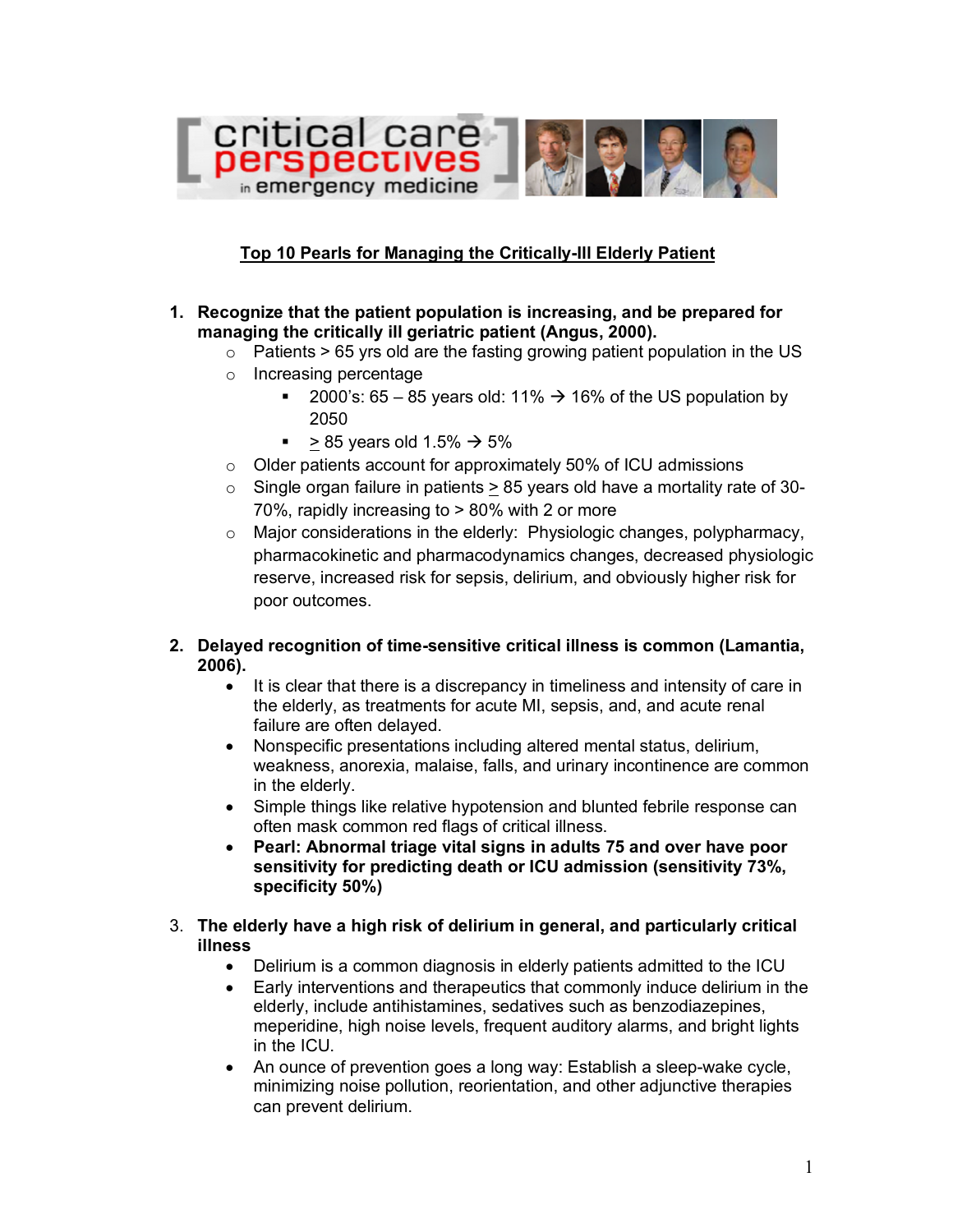- Atypical antipsychotics are often preferred over benzodiazepines for intermittent agitation and delirium treatment.
- 4. **Cardiac output is more often maintained through changes in preload and stroke volume rather than heart rate. Even minor hypovolemia can result in a significant hemodynamic compromise.**
	- **Decreased cardiac reserve:** With age, maximal heart rate, stroke volume and consequently cardiac output all decrease with age.
	- "Hyposympathetic state": Elderly are often less responsive to sympathetic stimulation by traditional vasopressor agents, often compounded by chronic beta-blocker use.
	- Intravascular volume status can be challenging
	- Renal dysfunction often compounds intravascular volume issues:
		- i. Renin-angiotensin system dysfunction, and decreased responsiveness to ADH
		- ii. High risk for dehydration
- **5. Both systolic and diastolic dysfunction are common (Pirracchio, 2007).**
	- Elderly are particularly at risk for diastolic dysfunction due to cardiovascular changes with age.
	- Left ventricular hypertrophy and diastolic dysfunction are commonly found, due to chronic hypertension and deceased arterial elastance.
	- Unopposed tachycardia with inadequate ejection can rapidly lead to congestive heart failure.
- 6. **The elderly have a significant alteration in respiratory mechanics (Nielson, 2004).**
	- Decreased respiratory reserve: With age, changes in chest wall compliance, thoracic anatomy (kyphosis), lung compliance, respiratory muscle strength all impact respiratory mechanics.
	- Change in mechanics, can cause up to a 50% decrease in maximal inspiratory and expiratory force
	- Increased reliance on diaphragm for breathing over thoracic muscles
	- Blunted response to hypoxia and hypercapnea: Altered chemoreceptor responses and reduced mechanical capability diminish responses to hypoxia or hypercapnea, with the consequence that physiologic abnormalities cannot be corrected.
- 7. **In general, age alone should not determine utilization of mechanical ventilation (Ely, 1999).**
	- Controversial topic common scenario where clinicians are very hesitant to intubate an elderly patient, having a good intention that the patient will, "unlikely ever get off the vent".
	- Elderly have an increased mortality risk that may be partially age-related but is more likely related to frailty/pre-morbid state, functional deficits, nutritional deficiency, comorbidities, and characteristics of the presenting illness.
	- After adjusting for severity of illness, age does not appear have an independent effect on patient outcomes – patients had a comparable mortality, & duration.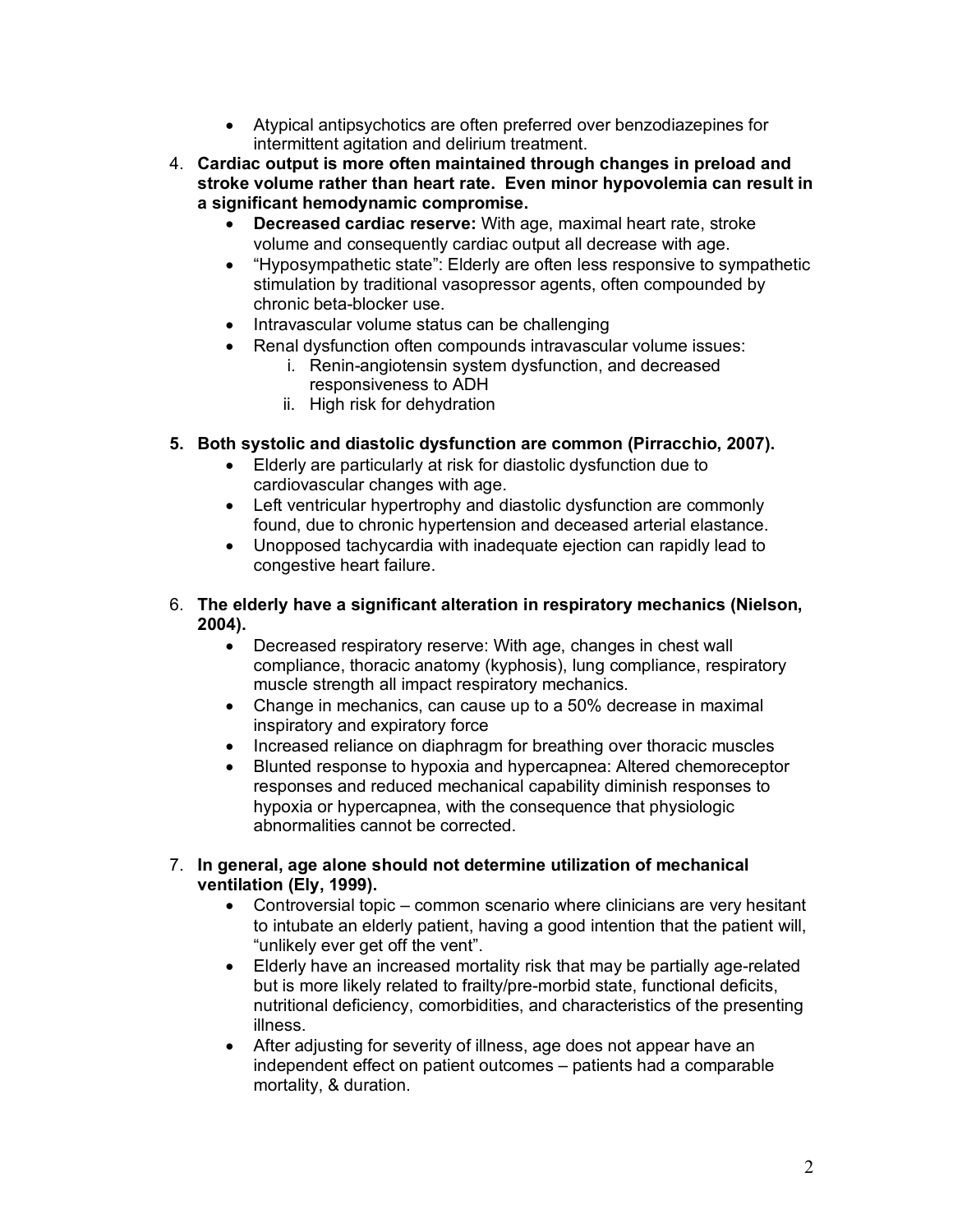- General mechanical ventilation strategies should be employed, including lung protective ventilation strategies as much as possible.
- **8. Normal creatinine, does not guarantee normal renal function in the elderly (Corsonello, 2005).**
	- Glomerular filtration rate (GFR) decreases by approximately 45% by the age of 80
	- Serum creatinine often remains unchanged, as a result of decreased lean body mass
	- *Almost 15% of the elderly will have "concealed" renal insufficiency, with a reduced GFR, but normal creatinine.*
	- *Creatinine clearance (estimated or measured) should be used in medication dosage calculations for medications that are renally eliminated.*
- **9. Pharmacokinetics & pharmacodynamics are significantly altered in the elderly (Bowie, 2007).**
	- Diminished renal function, first-pass metabolism, and a decrease in gastric absorption all have effects on pharmacologic effectiveness.
	- **Be particularly cautious of anticoagulants, hypoglycemics, antibiotics, and antihypertensive medications in the elderly.**
	- Barbiturates, benzodiazepines, propofol, and warfarin often have a prolonged clinical effect.
	- Lipid soluble drugs are more likely to have a prolonged effect, secondary to increased % of body fat content with age.
	- Protein bound drugs (i.e. warfarin, dilantin, and digoxin) have plasma concentrations of active drug due to decreased altered or reduced protein binding.
- **10. Pre-morbid state is probably the best predictor of surviving critical illness in the elderly. (Mcdermid, 2011).**
	- Frailty is a multidimensional syndrome characterized by loss of physiologic and cognitive reserves that confers vulnerability that predisposes to the accumulation of deficits as well as adverse outcomes from acute stressors.
	- Frailty affects ~10% of those aged >65y, and ~25+% of those aged >85y
	- Important to consider pre-morbid state when deciding on aggressiveness of resuscitation and projected critical care needs.
	- **ICU Prognosis:** Patients who are independently able to perform activities of daily living, have a good nutritional status and few comorbid conditions have a favorable prognosis regardless of age.